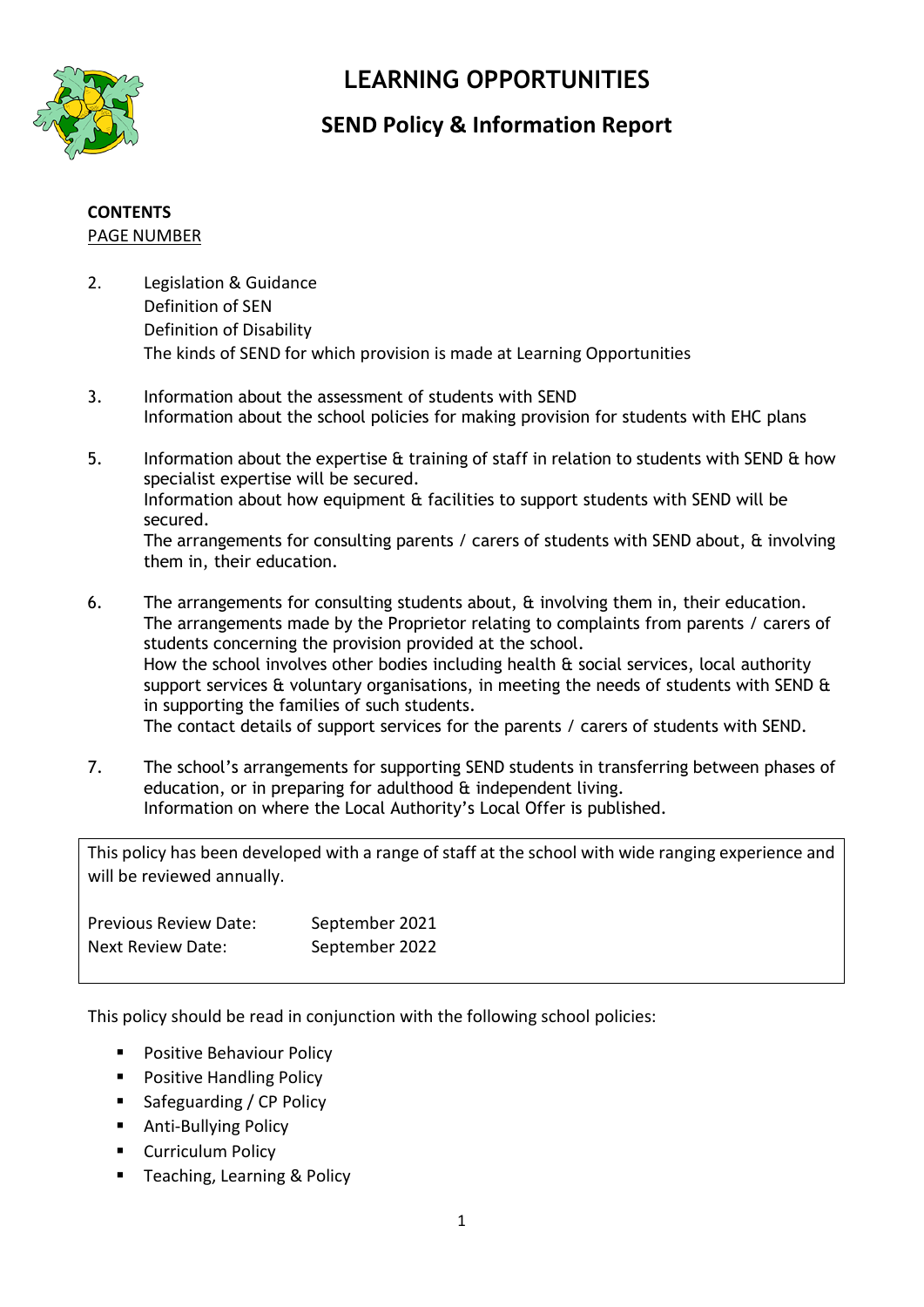### **1. LEGISLATION & GUIDANCE**

This policy and information report is based on the statutory Special Educational Needs and Disability (SEND) Code of Practice (2015) and the following legislation:

- Part 3 of the Children and Families Act 2014, which sets out schools' responsibilities for students with SEN and disabilities
- The Special Educational Needs and Disability Regulations 2014, which set out schools' responsibilities for education, health and care (EHC) plans, SEN coordinators (SENCOs) and the SEN information report
- **Equality Act 2010**

# **2. DEFINITION of SEN**

# **The Code of Practice 2015 defines SEND as:**

'A child or young person has SEN if they have a learning difficulty or disability which calls for special educational provision to be made for them. A child of compulsory school age or a young person has a learning difficulty or disability if they: (a) have a significantly greater difficulty in learning than the majority of others of the same age; or (b) have a disability which prevents or hinders them from making use of educational facilities of a kind generally provided for others of the same age in mainstream schools or mainstream post-16 institutions'.

#### **3. DEFINITION of DISABILITY**

Many children and young people who have SEN may also have a disability under the Equality Act 2010 - that is'...a physical or mental impairment which has a long-term and substantial adverse effect on their ability to carry out normal day-to-day activities'. This definition provides a relatively low threshold and includes more children than many realise: long-term' is defined as 'a year or more' and 'substantial is defined as 'more than minor or trivial' SEN Code of Practice (2015, p16)

#### **4. THE KINDS OF SEND FOR WHICH PROVISION IS MADE AT LEARNING OPPORTUNITIES**

At Learning Opportunities all our students have an Education, Health and Care Plan. Their needs fall under one or more of the following categories; Social Emotional and Mental Health, Communication and Interaction, Cognition and Learning and Sensory and Physical.

Their EHCP may also contain specific needs, for instance dyslexia, dyspraxia, speech and language needs, autism, asperger's syndrome, learning difficulties and behaviour difficulties. Some of our students have also been identified as being at risk of failing to achieve their social, developmental or academic potential due to extreme anxiety or fragile mental health. Learning Opportunities provides a safe secure, holistic and nurturing environment with a higher level of pastoral, emotional support and social skills support.

Where there are other kinds of special educational need, which do not occur as frequently and with which the school is less familiar, we can access training and advice to ensure these needs can be met.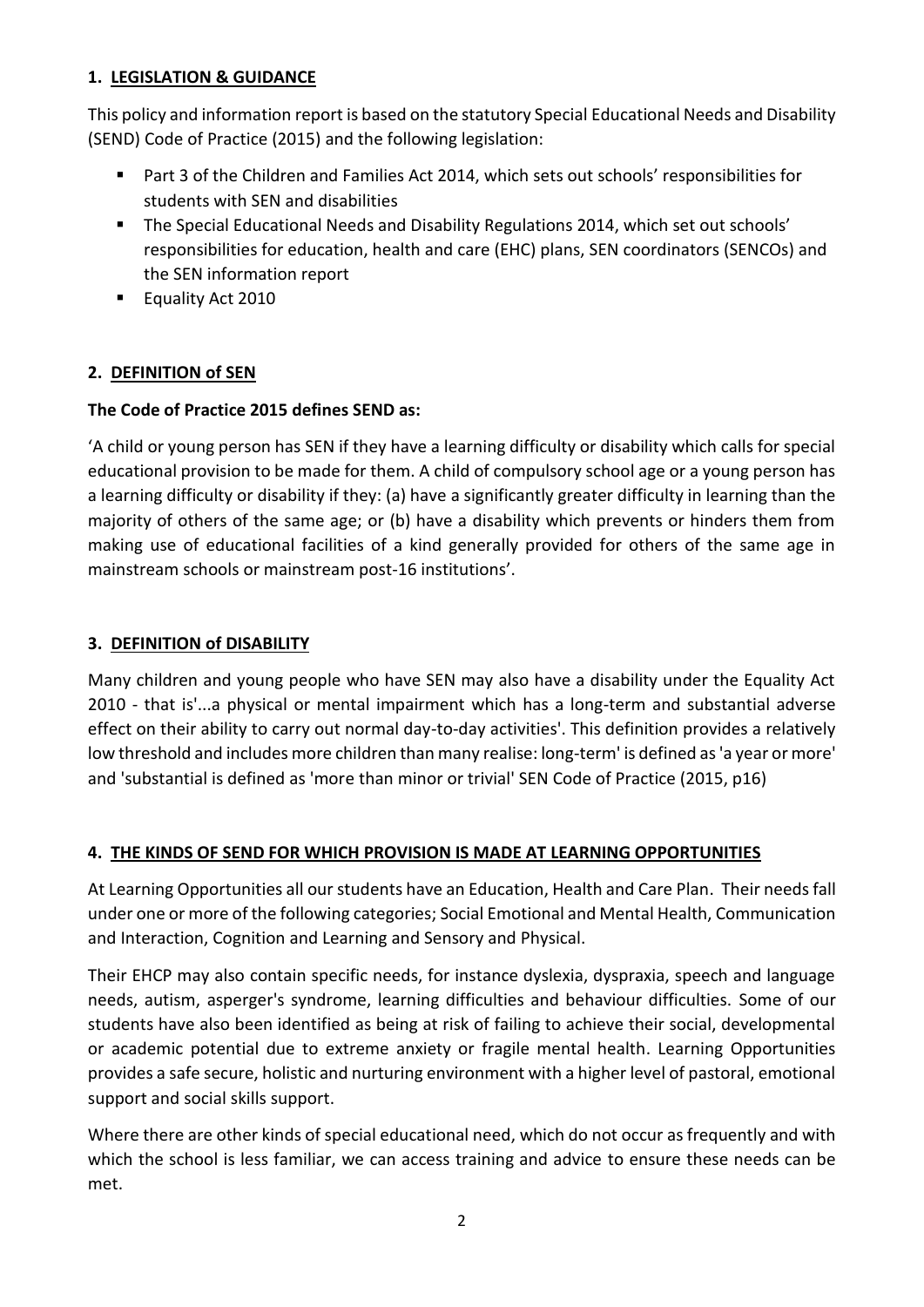#### **5. INFORMATION ABOUT THE ASSESSMENT OF STUDENTS WITH SEND**

Learning Opportunities provides small class sizes and levels of staffing to meet students' needs as identified in their EHCP.

Students are set short term targets from the outcomes indicated in the EHCP. Where applicable, covering the four areas: cognition and learning, communication and social interaction, physical, sensory, independence and social, emotional and mental health needs.

We monitor the progress of all students throughout the year to review their academic progress. This includes progress towards EHCP outcomes which is monitored through Annual EHCP reviews and sharing provision plans 3 times each year.

Where progress is not sufficient we put in place extra support to enable the student to catch up. Examples of extra support include interventions such as Thrive sessions, talkabout sessions, semantic links sessions and additional numeracy and literacy lessons.

We will ensure that all teachers and support staff who work with the student are aware of the support to be provided and the teaching approaches to be used.

# **6. INFORMATION ABOUT THE SCHOOLS POLICIES FOR MAKING PROVISION FOR STUDENTS WITH EHC PLANS**

#### **6a. How the school evaluates the effectiveness of its provision for such students**

Each review of the EHCP will be informed by the views of the student, parents / carer, and where appropriate social worker, class/subject teachers, and the assessment information from teachers which will show whether adequate progress is being made.

The SEN Code of Practice (2015, 6.17) describes inadequate progress thus:

- Is significantly slower than that of their peers starting from the same baseline
- Fails to match or better the child's previous rate of progress
- Fails to close the attainment gap between rate of progress
- Widens the attainment gap

Education, Health and Care Plans will be reviewed annually, which will enable an evaluation of the effectiveness of the special provision. The collation of all annual review evaluations of effectiveness will be reported to the Local Authority.

# **6b. The school's arrangements for assessing and reviewing the progress of students with special educational needs**

Every student in the school has their progress tracked throughout the year, including assessments of reading age, spelling age etc. Using these it will be possible to see if students are increasing their level of skills in key areas.

If these assessments do not show adequate progress is being made the Provision Plan will be reviewed and adjusted.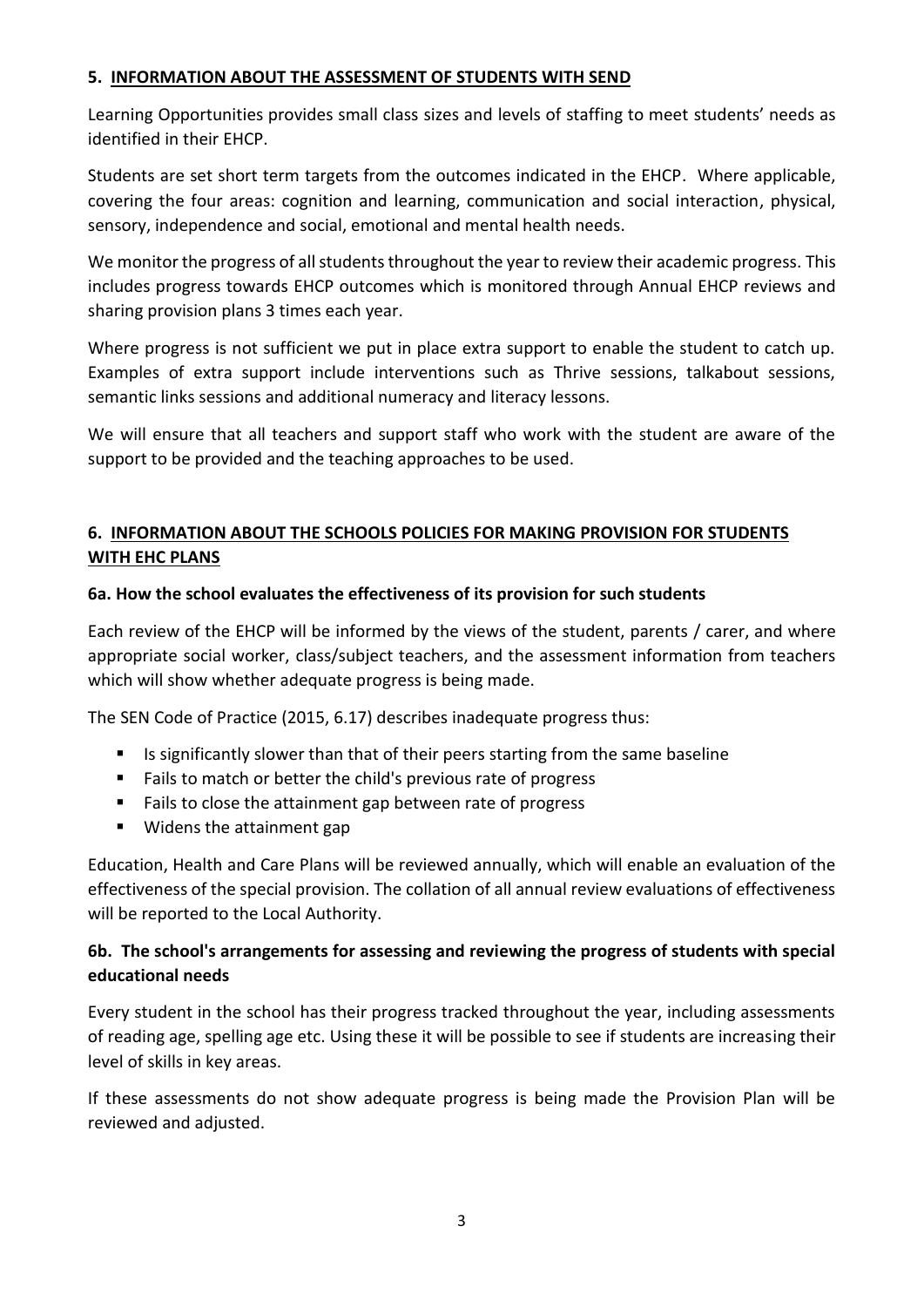# **6c. The school's approach to teaching students with special educational needs**

High quality teaching, differentiated for individual students, is the first step in responding to students who have or may have SEN. Additional intervention and support cannot compensate for a lack of good quality teaching. We will regularly and carefully review the quality of teaching for all students, including those at risk of underachievement. This includes reviewing and, where necessary, improving, teachers' understanding of strategies to identify and support vulnerable students and their knowledge of the SEN most frequently encountered SEN Code of Practice (2015, 6.37)

At Learning Opportunities the quality of education was judged to be requires improvement in our last Ofsted inspection. We are working towards good by following our Learning Improvement Plan which is available from the school.

# **6d. How the school adapts the curriculum and learning environment for students with special educational needs**

At Learning Opportunities, we adapt the curriculum and the learning environment for students with special educational needs. We also incorporate the advice provided as a result of assessments, both internal and external, and the strategies described in Education, Health and Care Plans.

As part of our requirement to keep the appropriateness of our curriculum and learning environment under review the Proprietor ensures improvements as part of the school's accessibility planning are made.

#### **6e. Additional support for learning that is available to students with special educational needs**

As part of our budget we receive additional Pupil Premium funding for some of our Children in Care. Details of the amount and what it is spent on are included on the school website and available from the school.

Additional support includes, but is not limited to:

- Speech and Language Therapy, where relevant including an in depth assessment and individual language programmes; delivered directly by SaLT or by school staff overseen by SaLT.
- $\blacksquare$  Use of communication support assisted technology if appropriate.
- Social Skills programme based on "Talkabout".
- **Thrive approach incorporating the use of self-regulation strategies, relaxation activities, and** zones of regulation.
- Educational Psychologist 6 days per year direct input to the school. This includes observation of identified students with recommendations for strategies that could be used to enhance teaching and learning, and consultation or advice for parents / carers of identified students if appropriate.

#### **6f. How the school enables students with special educational needs to engage in school activities**

All clubs, trips and activities offered to students at Learning Opportunities are available to all students. Where it is necessary, the school will use the resources available to it to provide additional adult support to enable the safe participation of the student in the activity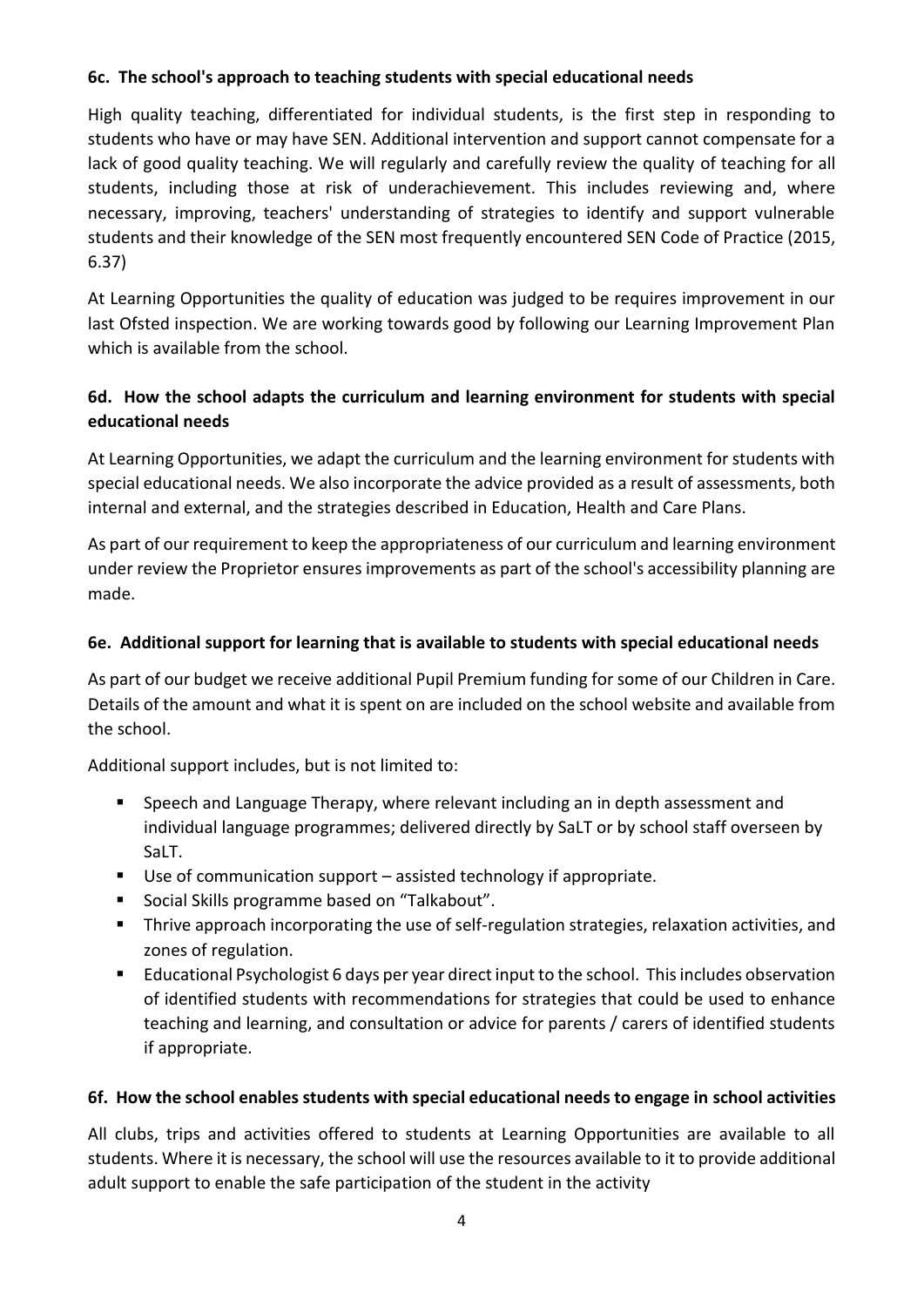# **6g. Support that is available for improving the emotional and social development of students with special educational needs**

At Learning Opportunities, we understand that an important feature of the school is to enable all students to develop emotional resilience and social skills, both through direct teaching for instance PSHE and tutor time, and indirectly with every conversation adults have with students throughout the day.

For some students with the most need for help in this area we can also provide the following;

- access to counsellor, mentor time, or support from a member of senior leadership team
- time-out space for students to use when upset or agitated
- individual Thrive / walk & talk sessions.
- external referral to CAHMS/CYPMHS.

Students in the early stages of emotional and social development because of their special educational needs will be supported to enable them to develop and mature appropriately. This will usually require additional and different resources, beyond that required by students who do not need this support.

# **7. INFORMATION ABOUT THE EXPERTISE & TRAINING OF STAFF IN RELATION TO STUDENTS WITH SEND & HOW SPECIALIST EXPERTISE WILL BE SECURED**

Where additional training needs are identified for staff we will find a provider who is able to deliver it. Training providers we can approach are Educational Psychologists, Speech and language therapists, occupational therapists, physio therapists and local specialist teachers.

# **8. INFORMATION ABOUT HOW EQUIPMENT & FACILITIES TO SUPPORT STUDENTS WITH SEND WILL BE SECURED**

Where external advisors recommend the use of equipment or facilities which the school does not have, we will purchase it or secure it by loan. For highly specialist communication equipment the school will seek the advice of the KCC Communication and Assistive Technology team.

# **9. THE ARRANGEMENTS FOR CONSULTING PARENTS / CARERS OF STUDENTS WITH SEND ABOUT, & INVOLVING THEM IN THEIR EDUCATION**

All parents / carers of students at Learning Opportunities are invited to discuss the progress of their children on at least three occasions a year and receive a written report three times per year. In addition, we are happy to arrange meetings outside these times.

Parents / carers and social workers where appropriate, will be invited to attend and contribute to Education, Health and Care Plan reviews. Wherever possible will also include other agencies involved with the student. Information will be shared and made accessible for parents / carers.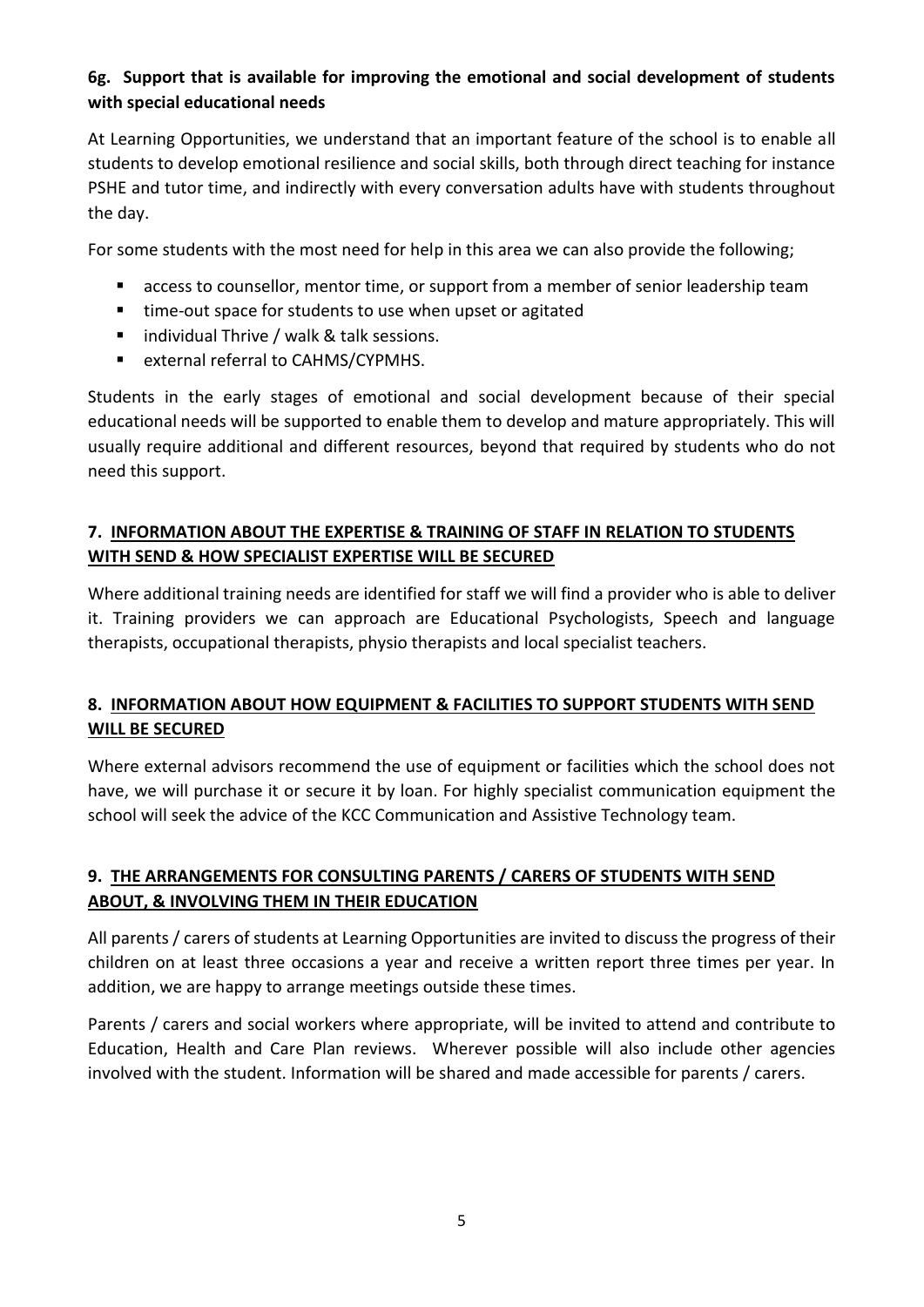# **10. THE ARRANGEMENTS FOR CONSULTING STUDENTS ABOUT, & INVOLVING THEM IN, THEIR EDUCATION**

When a student has been identified to have special educational needs because special educational provision is being made for him or her, the student will be consulted about and involved in the arrangements made for them as part of person-centred planning. Parents are likely to play a more significant role in the childhood years with the young person taking more responsibility and acting with greater independence in later years.

# **11. THE ARRANGEMENTS MADE BY THE PROPRIETOR RELATING TO COMPLAINTS FROM PARENTS / CARERS OF STUDENTS CONCERNING THE PROVISION PROVIDED AT THE SCHOOL**

Please consult our Complaints Policy which is available on our website or from the school for more information.

Learning Opportunities is committed to establishing a clear, simple and accessible complaints procedure, which aims to resolve issues as quickly as possible. The procedure is not intended to replace the normal discussions, which take place on a day-to-day basis regarding problems and concerns as they arise. It is only where the complainant remains dissatisfied with the outcome of such discussions that further steps may need to be taken.

There are some circumstances, for students who have an EHCP, where there is a statutory right for parents to appeal against a decision of the Local Authority. Complaints which fall within this category cannot be investigated by the school.

# **12. HOW THE SCHOOL INVOLVES OTHER BODIES, INCLUDING HEALTH & SOCIAL SERVICES, LOCAL AUTHORITY SUPPORT SERVICES & VOLUNTARY ORGANISATIONS, IN MEETING THE NEEDS OF STUDENTS WITH SEND & IN SUPPORTING THE FAMILIES OF SUCH STUDENTS**

The Proprietor and Head Teacher have engaged with the following bodies:

- An agreement with an Educational Psychologist for 6 days support per year
- Access to local authority's Speech and Language Therapy Services / Occupational Therapy Services / Physiotherapy Services for students with requirement for direct therapy or advice
- Children's Social Care Services, promoting effective working partnerships
- School Health (Kent)

# **13. THE CONTACT DETAILS OF SUPPORT SERVICES FOR THE PARENTS / CARERS OF STUDENTS WITH SEND (up to age 25 - Code of Practice 2015, 6.39)**

Information Advice and Support Kent (IASK) provides a free and confidential, information, advice and support service, for parents of a disabled child or child with special educational needs and to children and young people up to age 25 who have a special educational need or disability.

Trained staff can provide impartial legally based information and support on educational matters relating to special educational needs and disabilities, including health and social care. The aim is to empower parents, children and young people to fully participate in discussions and make informed